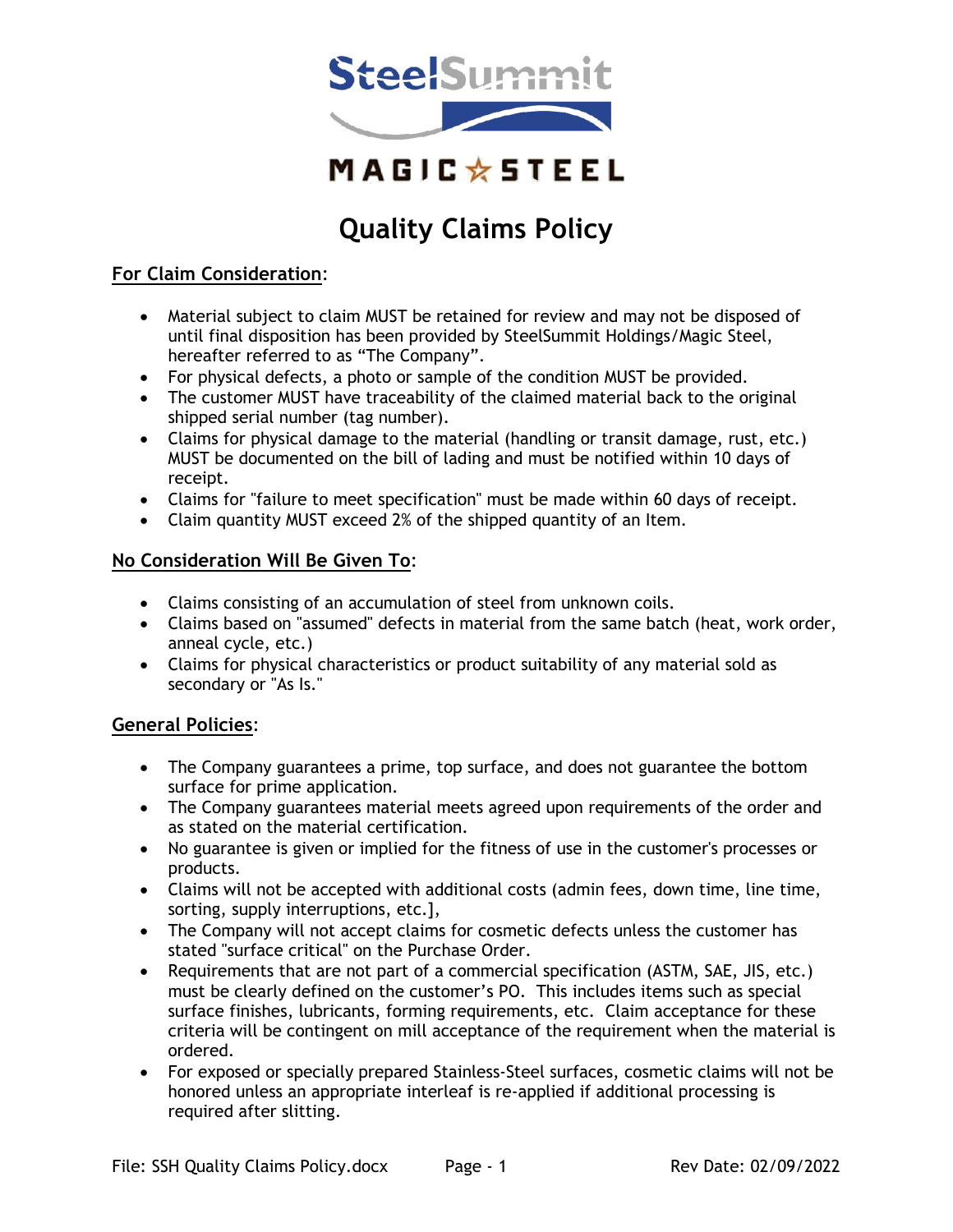

- For HDG/GA coil or sheet orders: tolerances and requirements used for claim evaluation will be per ASTM A653, ASTM A924, or as agreed to on the contract PO.
- For CR/HRPO/EG Coil or sheet orders: tolerances and requirements used for claim evaluation will be per ASTM A568, ASTM A1008, ASTM A1011, or as agreed to on the contract PO.
- For Stainless Steel coil or sheet orders: tolerances and requirements used for claim evaluation will be per ASTM A240, ASTM A480, ASTM A666, or as agreed to on the contract PO.
- For Aluminum coil or sheet orders: tolerances and requirements used for claim evaluation will be per ANSI H35.2, or as agreed to on the contract PO.
- For Depot Sales / Directed-Mill Buy Programs**.** For items that SSH/Magic is purchasing from a supplier in its finished form, the supplier / mill's claim policy will be used for determining claim acceptance.

### **Documentation Requests**:

- PPAP requests after a Purchase Order is placed may be subject to additional fees if outside testing is required.
- Certification requests after a Purchase Order is placed may be subject to additional fees if outside testing is required. No guarantee is given or implied that such information will be available after the material has shipped.

## **Weight**:

- 1% shall be considered an allowable variation between our scaled quantity and the customer's quantity.
- The allowable over-shipment for an order quantity is 10% or 5,000 lbs., whichever is greater.

#### **Material Chemistry and Properties**:

- Certified results represent the chemistry or property at a specific tested location and may vary from customer tests per ASTM A568 and ASTM E34.
- A minimum of 15 points is required for Rockwell hardness ranges.

## **Rust**:

- Material MUST be ordered with oil or an appropriate chemtreat to be considered for claim. Material ordered dry will not be considered.
- Orders that do not allow for The Company's standard packaging will not be considered for claim.
- No guarantee is given or implied for material stored at customer facilities (moisture, sudden temperature changes, etc.).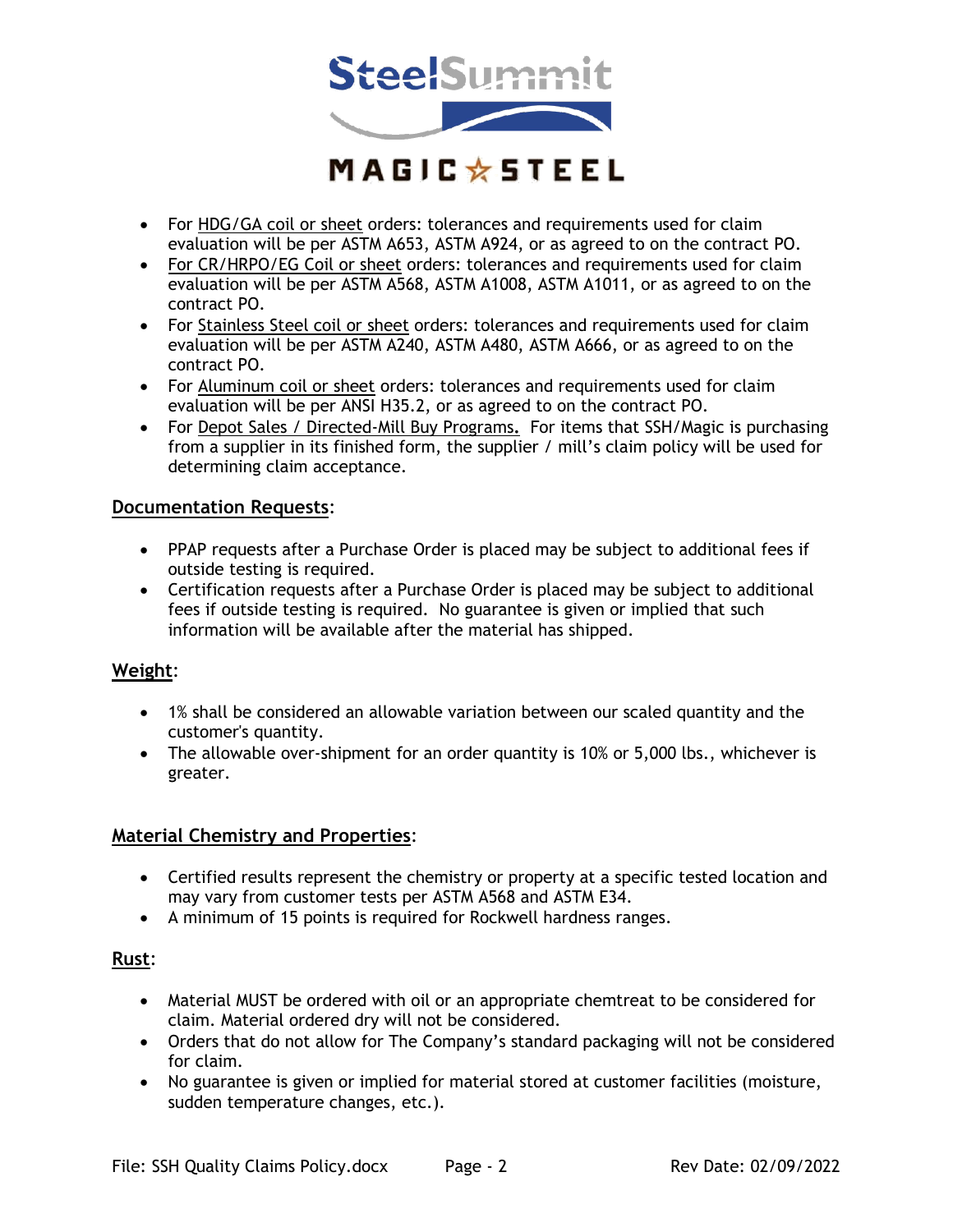

- No rust claims will be considered beyond 120 days after the final production process date.
- No rust claims will be considered beyond 45 days from mill manufacture for ROHS compliant chemtreat dry material. This limitation does not apply for ROHS Chemtreat Oiled product.
- The Company selects the rust preventative oil and application rates in order to allow for the above stated rust warranties. When a customer's order specifies a specific lubricant (rust preventative, dry-lube or drawing compound) or application rate, the rust warrantee will revert to the guarantee offered by the product manufacturers and/or applicators rust policy.

## **Flatness / Shape**:

- Material MUST be ordered with a flatness tolerance specified on the Purchase Order and acknowledged by the Company. Otherwise, flatness / shape tolerance default to the product specific Industry Standard referenced above.
- Claims for out-of-flat condition only apply to material pre-process condition. Material that has run through a customer's process void flatness claims.
- All flatness claims require the following evidence:
	- $\Box$  Wave height of the off flat condition (inches) measured with a step gauge or scale.
	- □ Peak-to-peak (inches)
	- $\Box$  Or I-Unit which are found by measuring the height of the off flat condition and the interval between each peak. I-Unit charts can be found online.
- For coil stock, flatness measurements must be made with the sheet resting bottom side down on a flat surface with the ends of the sample pinned down to eliminate the effects of coil set. Coil set and related crossbow shall not constitute grounds for rejection.
- For sheets and blanks, flatness measurements must be made with the sheet resting bottom side down on a flat surface. No consideration will be made for measurements taken with the sheet flipped upside down.
- Unless sheets or blanks are ordered stretcher leveled, no claim will be accepted for spring back, bowing or out-of-flat conditions following laser cutting, water jet cutting or punching operations, only for flatness issues in the unprocessed sheets.

## **Coil Breaks/ Reel Kinks / Strain**:

• No coil break, reel, kink, or strain claims will be considered for hot-rolled product that is not temper passed, skin passed, or tension leveled.

## **Thickness**:

• Head/tail material out of thickness tolerance will not be considered for claim when ordered directly from the hot mill, pickler, or cold mill.